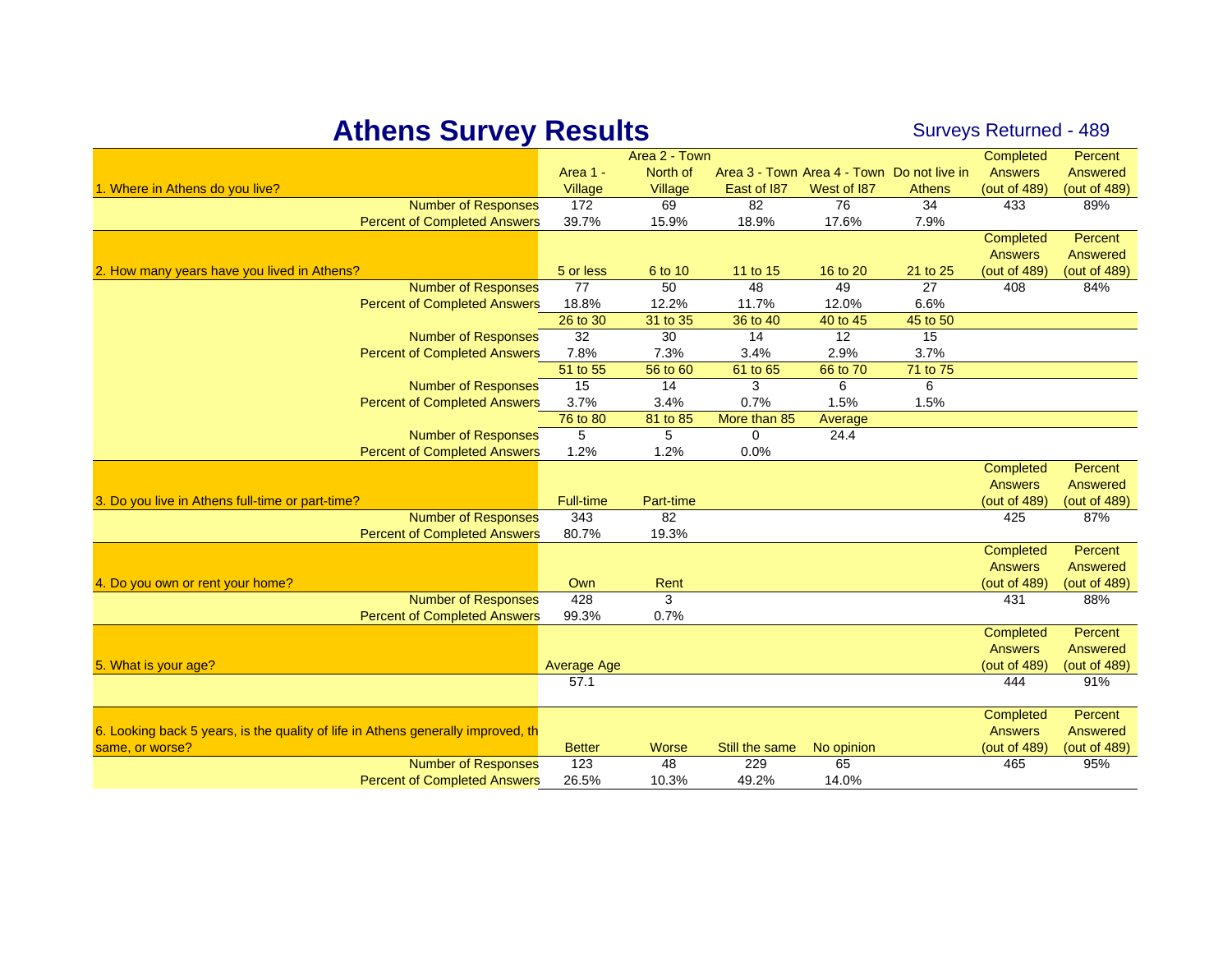|                                                                             |                                    |                      |                  |                   |         | Completed<br><b>Answers</b> | Percent<br>Answered |
|-----------------------------------------------------------------------------|------------------------------------|----------------------|------------------|-------------------|---------|-----------------------------|---------------------|
| 7. Are additional affordable housing opportunities needed in the community? | <b>Yes</b>                         | No.                  | <b>Undecided</b> |                   |         | (out of 489)                | (out of 489)        |
| <b>Number of Responses</b>                                                  | 163                                | 160                  | 145              |                   |         | 468                         | 96%                 |
| <b>Percent of Completed Answers</b>                                         | 34.8%                              | 34.2%                | 31.0%            |                   |         |                             |                     |
|                                                                             |                                    |                      |                  |                   |         |                             |                     |
|                                                                             | Accessory<br><b>Dwelling Units</b> | Additional           | Moderately       |                   |         | Number of                   | (multiple           |
| 8. If you answered yes to #7, how would you like to see affordable housing  | such as in-law                     | Apartment            | Priced           |                   | Condo-  | <b>items</b>                | checks per          |
| provided?                                                                   | apartments                         | <b>Complexes</b>     | <b>Dwelling</b>  | <b>Townhouses</b> | miniums | checked                     | resonder)           |
| <b>Number of Responses</b>                                                  | 33                                 | 64                   | 113              | 39                | 24      | 273                         |                     |
| <b>Percent of Completed Answers</b>                                         | 12.1%                              | 23.4%                | 41.4%            | 14.3%             | 8.8%    |                             |                     |
|                                                                             |                                    |                      |                  |                   |         | Completed                   | Percent             |
|                                                                             |                                    |                      |                  |                   |         | <b>Answers</b>              | Answered            |
| How satisfied are you with your local government?                           | <b>Satisfied</b>                   | <b>Not satisfied</b> | No opinion       |                   |         | (out of 489)                | (out of 489)        |
| Hours of operation (town/village hall)                                      | 319                                | 42                   | 105              |                   |         | 466                         | 95%                 |
|                                                                             | 68.5%                              | 9.0%                 | 22.5%            |                   |         |                             |                     |
| Responsiveness to resident's concerns                                       | 206                                | 98                   | 145              |                   |         | 449                         | 92%                 |
|                                                                             | 45.9%                              | 21.8%                | 32.3%            |                   |         |                             |                     |
| Accessibility and communication with officials                              | 267                                | 59                   | 133              |                   |         | 459                         | 94%                 |
|                                                                             | 58.2%                              | 12.9%                | 29.0%            |                   |         |                             |                     |
| Accessibility to public records                                             | 213                                | 33                   | 212              |                   |         | 458                         | 94%                 |
|                                                                             | 46.5%                              | 7.2%                 | 46.3%            |                   |         |                             |                     |
| <b>Rescue Squad/Ambulance</b>                                               | 255                                | 31                   | 172              |                   |         | 458                         | 94%                 |
|                                                                             | 55.7%                              | 6.8%                 | 37.6%            |                   |         |                             |                     |
| <b>Fire Protection</b>                                                      | 338                                | 16                   | 110              |                   |         | 464                         | 95%                 |
|                                                                             | 72.8%                              | 3.4%                 | 23.7%            |                   |         |                             |                     |
| <b>Police/Law Enforcement</b>                                               | 241                                | 95                   | 121              |                   |         | 457                         | 93%                 |
|                                                                             | 52.7%                              | 20.8%                | 26.5%            |                   |         |                             |                     |
| Recycling                                                                   | 237                                | 92                   | 127              |                   |         | 456                         | 93%                 |
|                                                                             | 52.0%                              | 20.2%                | 27.9%            |                   |         |                             |                     |
| Road Maintenance/snow removal                                               | 328                                | 80                   | 59               |                   |         | 467                         | 96%                 |
|                                                                             | 70.2%                              | 17.1%                | 12.6%            |                   |         |                             |                     |
| Code Enforcement and permitting                                             | 201                                | 112                  | 144              |                   |         | 457                         | 93%                 |
|                                                                             | 44.0%                              | 24.5%                | 31.5%            |                   |         |                             |                     |
| Zoning                                                                      | 149                                | 109                  | 188              |                   |         | 446                         | 91%                 |
|                                                                             | 33.4%                              | 24.4%                | 42.2%            |                   |         |                             |                     |
| Other                                                                       | 9                                  | 33                   | 68               |                   |         | 110                         | 22%                 |
|                                                                             | 8.2%                               | 30.0%                | 61.8%            |                   |         |                             |                     |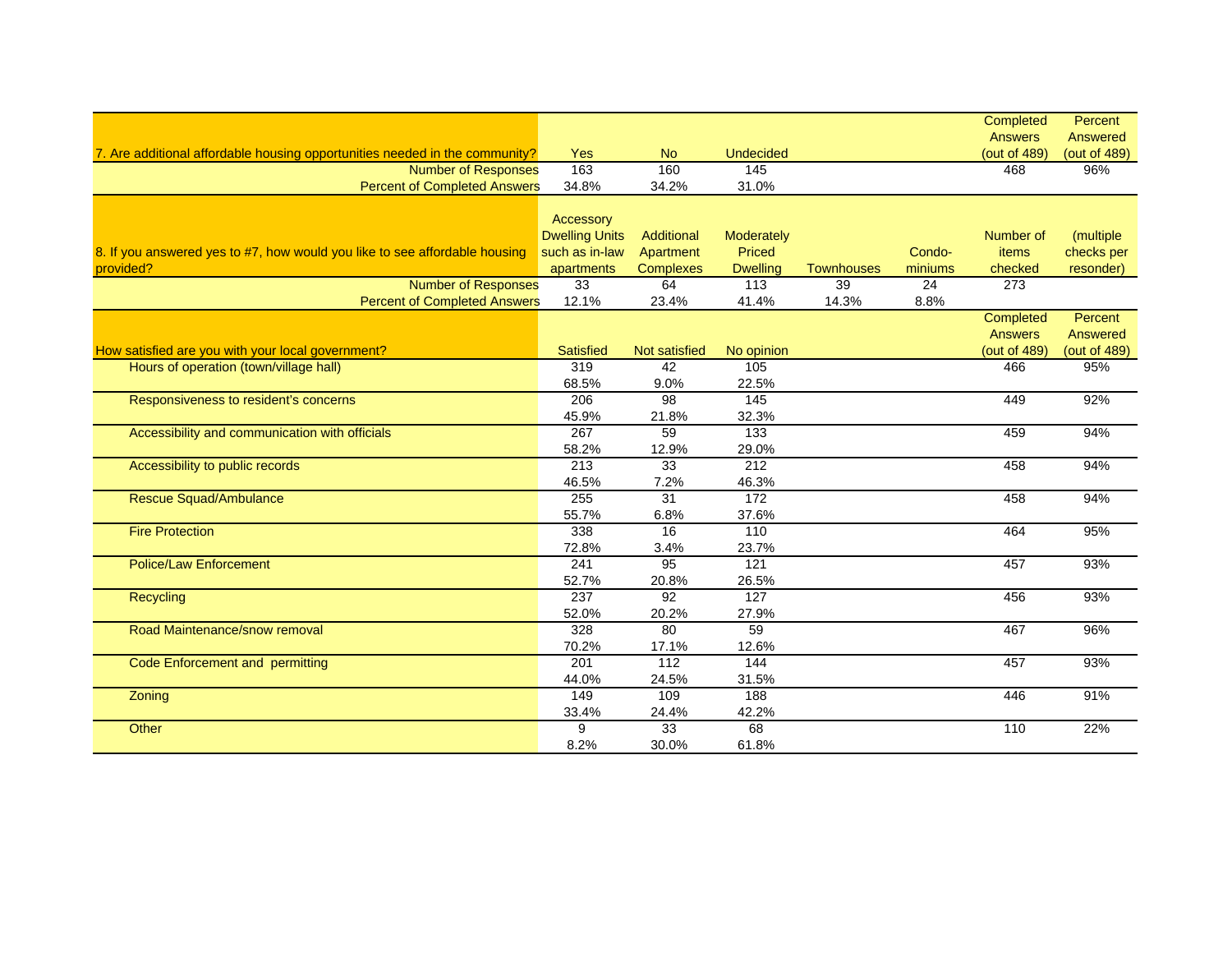|                                                                                 | Yes, Spend      | Yes, Spend            |              |                          | 11. Number of       |                     |                |
|---------------------------------------------------------------------------------|-----------------|-----------------------|--------------|--------------------------|---------------------|---------------------|----------------|
| 10. Beyond the basic services you expect to be provided, would you be in        | more money      | more money            | Spend same   |                          | <b>Times Chosen</b> | Completed           | <b>Percent</b> |
| favor of spending public funding to accomplish any of the following, and if so, | even if taxes   | only if taxes         | amount as    | <b>Spend less</b>        | as most             | <b>Answers</b>      | Answered       |
| to what extent?                                                                 |                 |                       |              |                          |                     |                     | (out of 489)   |
| 1. Protect open spaces                                                          | go up<br>90     | are not raised<br>151 | now<br>144   | than now<br>50           | important:<br>92    | (out of 489)<br>435 | 89%            |
|                                                                                 | 20.7%           | 34.7%                 | 33.1%        | 11.5%                    |                     |                     |                |
| 2. Protect working farms and farmlands                                          | 93              | 177                   | 134          | 39                       | 99                  | 443                 | 91%            |
|                                                                                 | 21.0%           | 40.0%                 | 30.2%        | 8.8%                     |                     |                     |                |
| 3. Further develop Riverfront Park                                              | 103             | 188                   | 106          | 47                       | 91                  | 444                 | 91%            |
|                                                                                 | 23.2%           | 42.3%                 | 23.9%        | 10.6%                    |                     |                     |                |
| 4. Develop waterfront access and recreation opportunities                       | 104             | 201                   | 110          | 38                       | 100                 | 453                 | 93%            |
|                                                                                 | 23.0%           | 44.4%                 |              |                          |                     |                     |                |
| 5. Protect historic buildings and sites                                         | 81              | 183                   | 24.3%<br>147 | 8.4%<br>45               | 100                 | 456                 | 93%            |
|                                                                                 | 17.8%           | 40.1%                 | 32.2%        | 9.9%                     |                     |                     |                |
| 6. Protect scenic landscapes                                                    | $\overline{77}$ | 202                   | 138          | 35                       | 91                  | 452                 | 92%            |
|                                                                                 | 17.0%           | 44.7%                 | 30.5%        | 7.7%                     |                     |                     |                |
| 7. Protect sensitive environmental sites                                        | 86              | 180                   | 142          | 36                       | 82                  | 444                 | 91%            |
|                                                                                 | 19.4%           |                       |              |                          |                     |                     |                |
| 8. Provide for public water and sewers                                          | 106             | 40.5%<br>154          | 32.0%<br>135 | 8.1%<br>41               | 101                 | 436                 | 89%            |
|                                                                                 | 24.3%           | 35.3%                 | 31.0%        | 9.4%                     |                     |                     |                |
| 9. Convert empty buildings into commercial space                                | 57              | 210                   | 111          | 53                       | 75                  | 431                 | 88%            |
|                                                                                 |                 | 48.7%                 |              |                          |                     |                     |                |
| 10. Expand economic development activities                                      | 13.2%<br>71     | 197                   | 25.8%<br>116 | 12.3%<br>$\overline{43}$ | 81                  | 427                 | 87%            |
|                                                                                 | 16.6%           | 46.1%                 | 27.2%        | 10.1%                    |                     |                     |                |
| 11. Sidewalks, curbs, signs, and similar infrastructure                         | 58              | 176                   | 171          | 37                       | $\overline{54}$     | 442                 | 90%            |
|                                                                                 | 13.1%           | 39.8%                 | 38.7%        | 8.4%                     |                     |                     |                |
| 12. Street beautification                                                       | 54              | 186                   | 162          | 41                       | 52                  | 443                 | 91%            |
|                                                                                 | 12.2%           | 42.0%                 | 36.6%        | 9.3%                     |                     |                     |                |
| 13. Downtown revitalization                                                     | 94              | $\frac{1}{185}$       | 119          | 40                       | $\frac{118}{118}$   | 438                 | 90%            |
|                                                                                 | 21.5%           | 42.2%                 | 27.2%        | 9.1%                     |                     |                     |                |
| 14. Create a micro-enterprise assistance program to help small                  |                 |                       |              |                          |                     |                     |                |
| businesses                                                                      | 60              | 188                   | 129          | 56                       | 48                  | 433                 | 89%            |
|                                                                                 | 13.9%           | 43.4%                 | 29.8%        | 12.9%                    |                     |                     |                |
| 15. Create an industrial park                                                   | 43              | 133                   | 116          | 123                      | 61                  | 415                 | 85%            |
|                                                                                 | 10.4%           | 32.0%                 | 28.0%        | 29.6%                    |                     |                     |                |
| 16. Create a Housing Rehabilitation program                                     | 44              | 154                   | 129          | 90                       | 41                  | 417                 | 85%            |
|                                                                                 | 10.6%           | 36.9%                 | 30.9%        | 21.6%                    |                     |                     |                |
| 17. Helping provide affordable housing for: Senior citizens                     | $\overline{73}$ | 199                   | 139          | 32                       | 86                  | 443                 | 91%            |
|                                                                                 | 16.5%           | 44.9%                 | 31.4%        | 7.2%                     |                     |                     |                |
| 18. Helping provide affordable housing for: First time home buyers              | 28              | 153                   | 179          | 69                       | 29                  | 429                 | 88%            |
|                                                                                 | 6.5%            | 35.7%                 | 41.7%        | 16.1%                    |                     |                     |                |
| 19. Helping provide affordable housing for: Renters                             | 11              | 104                   | 189          | 112                      | 14                  | 416                 | 85%            |
|                                                                                 | 2.6%            | 25.0%                 | 45.4%        | 26.9%                    |                     |                     |                |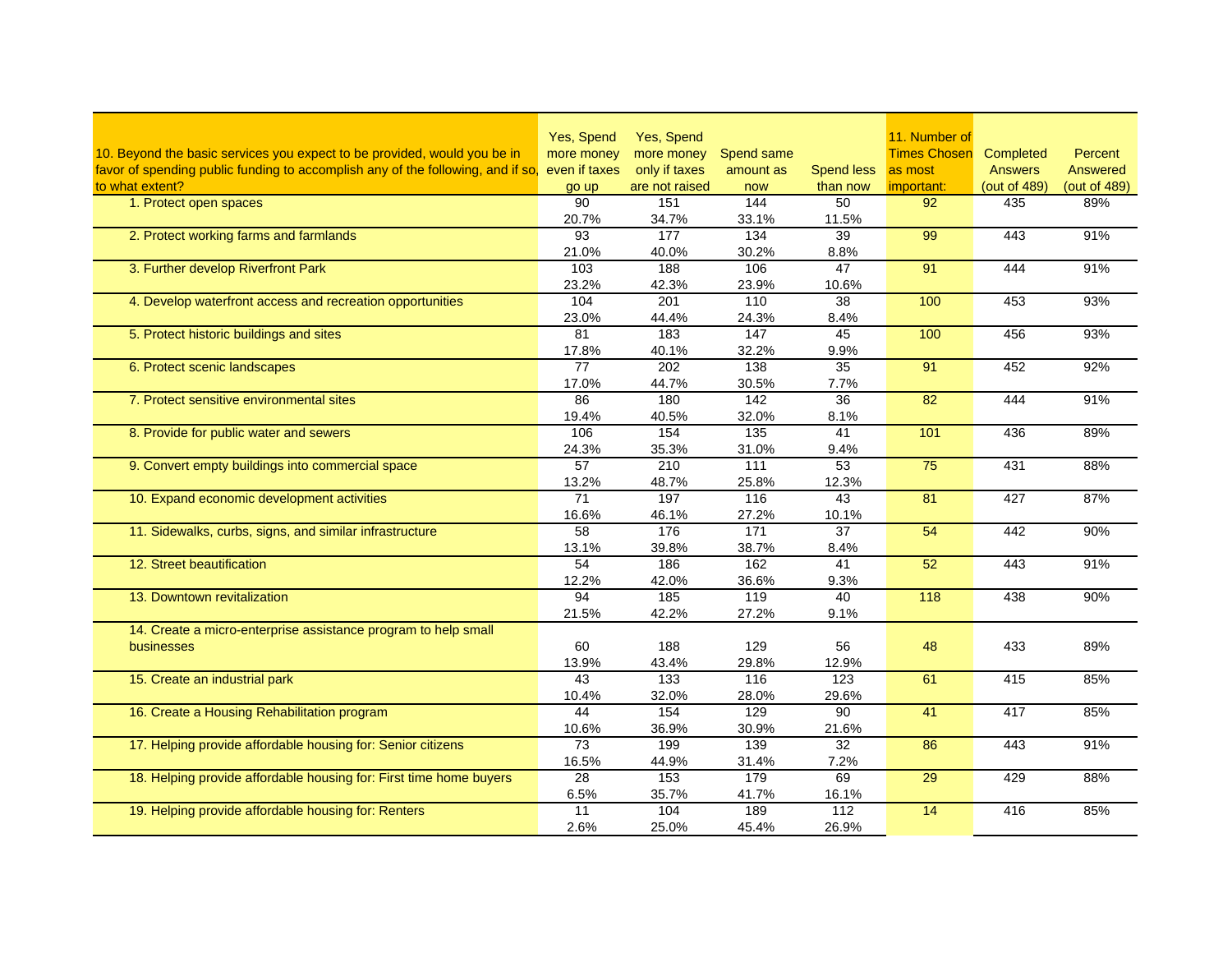| 20. Local Police and Emergency Services                                                  | 100   | 163                      | 147             | 33    | 129                 | 443            | 91%          |
|------------------------------------------------------------------------------------------|-------|--------------------------|-----------------|-------|---------------------|----------------|--------------|
|                                                                                          | 22.6% | 36.8%                    | 33.2%           | 7.4%  |                     |                |              |
| 21. Provide Added Senior Services                                                        | 56    | 188                      | 156             | 34    | 60                  | 434            | 89%          |
|                                                                                          | 12.9% | 43.3%                    | 35.9%           | 7.8%  |                     |                |              |
| 22. New Town Hall                                                                        | 44    | 125                      | $\frac{1}{121}$ | 139   | 37                  | 429            | 88%          |
|                                                                                          | 10.3% | 29.1%                    | 28.2%           | 32.4% |                     |                |              |
| 23. Other:                                                                               | 22    | 17                       | 17              | 14    | 19                  | 70             | 14%          |
|                                                                                          | 31.4% | 24.3%                    | 24.3%           | 20.0% |                     |                |              |
|                                                                                          |       |                          |                 |       |                     |                |              |
|                                                                                          |       |                          |                 |       | 13. Number of       |                |              |
|                                                                                          |       |                          |                 |       | <b>Times Chosen</b> | Completed      | Percent      |
|                                                                                          |       |                          |                 |       | as most             | <b>Answers</b> | Answered     |
| 12. How important are the following for you and your family to have in Athens? Important |       | Not Important No Opinion |                 |       | important:          | (out of 489)   | (out of 489) |
| 1. Affordable housing for first time home buyers                                         | 167   | 194                      | 89              |       | 44                  | 450            | 92%          |
|                                                                                          | 37.1% | 43.1%                    | 19.8%           |       |                     |                |              |
| 2. Additional commercial development                                                     | 227   | 161                      | 62              |       | $\overline{57}$     | 450            | 92%          |
|                                                                                          | 50.4% | 35.8%                    | 13.8%           |       |                     |                |              |
| 3. Affordable housing for renters                                                        | 138   | 229                      | 78              |       | 35                  | 445            | 91%          |
|                                                                                          | 31.0% | 51.5%                    | 17.5%           |       |                     |                |              |
| 4. Affordable housing for seniors                                                        | 292   | 112                      | 48              |       | 80                  | 452            | 92%          |
|                                                                                          | 64.6% | 24.8%                    | 10.6%           |       |                     |                |              |
| 5. Cable television                                                                      | 223   | 183                      | 42              |       | 40                  | 448            | 92%          |
|                                                                                          | 49.8% | 40.8%                    | 9.4%            |       |                     |                |              |
| 6. Cultural activities                                                                   | 262   | 130                      | 56              |       | $\overline{24}$     | 448            | 92%          |
|                                                                                          | 58.5% | 29.0%                    | 12.5%           |       |                     |                |              |
| 7. Day care                                                                              | 146   | 196                      | $\overline{97}$ |       | 16                  | 439            | 90%          |
|                                                                                          | 33.3% | 44.6%                    | 22.1%           |       |                     |                |              |
| 8. Educational facilities                                                                | 294   | 94                       | 55              |       | 48                  | 443            | 91%          |
|                                                                                          | 66.4% | 21.2%                    | 12.4%           |       |                     |                |              |
| 9. Enhanced tourism                                                                      | 196   | 189                      | $\overline{54}$ |       | 18                  | 439            | 90%          |
|                                                                                          | 44.6% | 43.1%                    | 12.3%           |       |                     |                |              |
| 10. Farms and farmland                                                                   | 296   | 95                       | 58              |       | 40                  | 449            | 92%          |
|                                                                                          | 65.9% | 21.2%                    | 12.9%           |       |                     |                |              |
| 11. Forestlands/Wildlife habitats                                                        | 328   | 70                       | 49              |       | $\overline{52}$     | 447            | 91%          |
|                                                                                          | 73.4% | 15.7%                    | 11.0%           |       |                     |                |              |
| 12. Garbage Removal                                                                      | 257   | 128                      | 62              |       | 30                  | 447            | 91%          |
|                                                                                          | 57.5% | 28.6%                    | 13.9%           |       |                     |                |              |
| 13. High speed internet connection                                                       | 237   | 140                      | $\overline{71}$ |       | 28                  | 448            | 92%          |
|                                                                                          | 52.9% | 31.3%                    | 15.8%           |       |                     |                |              |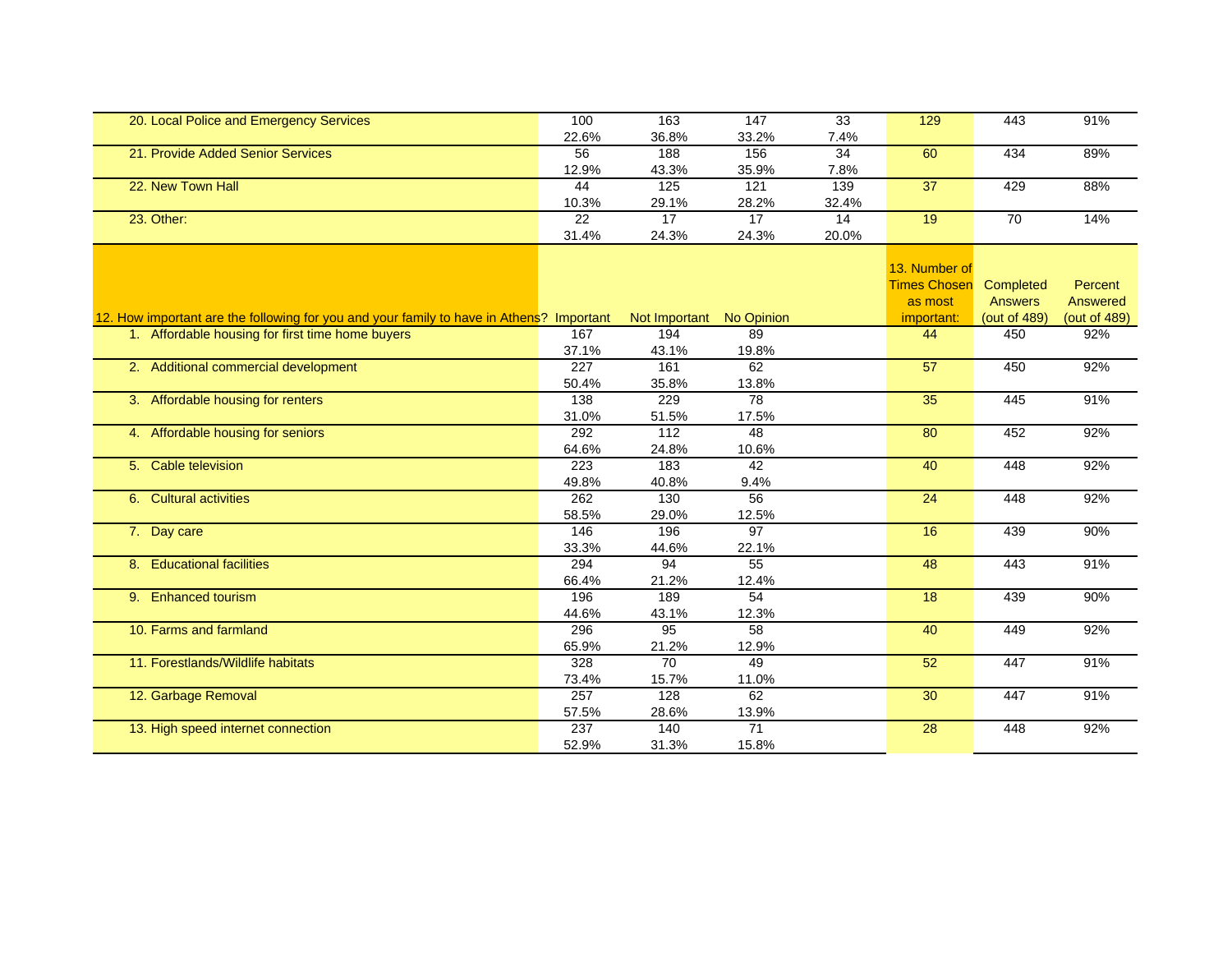| 14. Historic character                       | 300              | $\overline{96}$ | 54          | $\overline{55}$ | 450 | 92% |
|----------------------------------------------|------------------|-----------------|-------------|-----------------|-----|-----|
|                                              | 66.7%            | 21.3%           | 12.0%       |                 |     |     |
| 15. Historical sites, structures, cemeteries | 311              | $\overline{78}$ | 53          | 33              | 442 | 90% |
|                                              | 70.4%            | 17.6%           | 12.0%       |                 |     |     |
| 16. Limits on new residential density        | $\overline{313}$ | 75              | 55          | 59              | 443 | 91% |
|                                              | 70.7%            | 16.9%           | 12.4%       |                 |     |     |
| 17. Litter Control                           | 365              | 42              | 38          | $\overline{22}$ | 445 | 91% |
|                                              | 82.0%            | 9.4%            | 8.5%        |                 |     |     |
| 18. Local job availability                   | 314              | 86              | 46          | 39              | 446 | 91% |
|                                              | 70.4%            | 19.3%           | 10.3%       |                 |     |     |
| 19. Locally-owned/ operated businesses       | 334              | 70              | 37          | 41              | 441 | 90% |
|                                              | 75.7%            | 15.9%           | 8.4%        |                 |     |     |
| 20. More residential density                 | 84               | 271             | 74          | 9 <sup>°</sup>  | 429 | 88% |
|                                              | 19.6%            | 63.2%           | 17.2%       |                 |     |     |
| 21. Open spaces                              | 291              | 80              | 65          | 19              | 436 | 89% |
|                                              | 66.7%            | 18.3%           | 14.9%       |                 |     |     |
| 22. Opportunity for community involvement    | 286              | 92              | 59          | 12              | 437 | 89% |
|                                              | 65.4%            | 21.1%           | 13.5%       |                 |     |     |
| 23. Parks and playgrounds                    | 300              | 85              | 59          | 30              | 444 | 91% |
|                                              | 67.6%            | 19.1%           | 13.3%       |                 |     |     |
| 24. Provide water and sewer service          | 296              | 96              | 55          | 38              | 447 | 91% |
|                                              | 66.2%            | 21.5%           | 12.3%       |                 |     |     |
| 25. Public access to open space              | $\overline{277}$ | $\overline{92}$ | 66          | 9               | 435 | 89% |
|                                              | 63.7%            | 21.1%           | 15.2%       |                 |     |     |
|                                              | 392              | $\overline{37}$ | 19          | 46              | 448 | 92% |
| 26. Public safety                            |                  |                 |             |                 |     |     |
|                                              | 87.5%            | 8.3%            | 4.2%<br>62  |                 |     |     |
| 27. Public transportation                    | 181              | 195             |             | 15              | 438 | 90% |
|                                              | 41.3%            | 44.5%           | 14.2%<br>59 |                 |     |     |
| 28. Recreational opportunities               | 283              | 102             |             | 18              | 444 | 91% |
|                                              | 63.7%            | 23.0%           | 13.3%       |                 |     |     |
| 29. Rural aesthetic character                | 300              | 77              | 60          | 31              | 437 | 89% |
|                                              | 68.6%            | 17.6%           | 13.7%       |                 |     |     |
| 30. Scenic views and landscapes              | $\frac{1}{334}$  | 73              | 40          | $\overline{25}$ | 447 | 91% |
|                                              | 74.7%            | 16.3%           | 8.9%        |                 |     |     |
| 31. Sensitive environmental sites protected  | 329              | 69              | 48          | 24              | 446 | 91% |
|                                              | 73.8%            | 15.5%           | 10.8%       |                 |     |     |
| 32. Services for senior citizens             | 310              | $\overline{87}$ | 47          | 22              | 444 | 91% |
|                                              | 69.8%            | 19.6%           | 10.6%       |                 |     |     |
| 33. Small hobby farms/recreational farms     | 192              | 157             | 87          | 15              | 436 | 89% |
|                                              | 44.0%            | 36.0%           | 20.0%       |                 |     |     |
| 34. Streams, ponds and wetlands              | $\overline{343}$ | 55              | 49          | 18              | 447 | 91% |
|                                              | 76.7%            | 12.3%           | 11.0%       |                 |     |     |
| 35. Well water quality                       | 325              | 71              | 52          | $\overline{25}$ | 448 | 92% |
|                                              | 72.5%            | 15.8%           | 11.6%       |                 |     |     |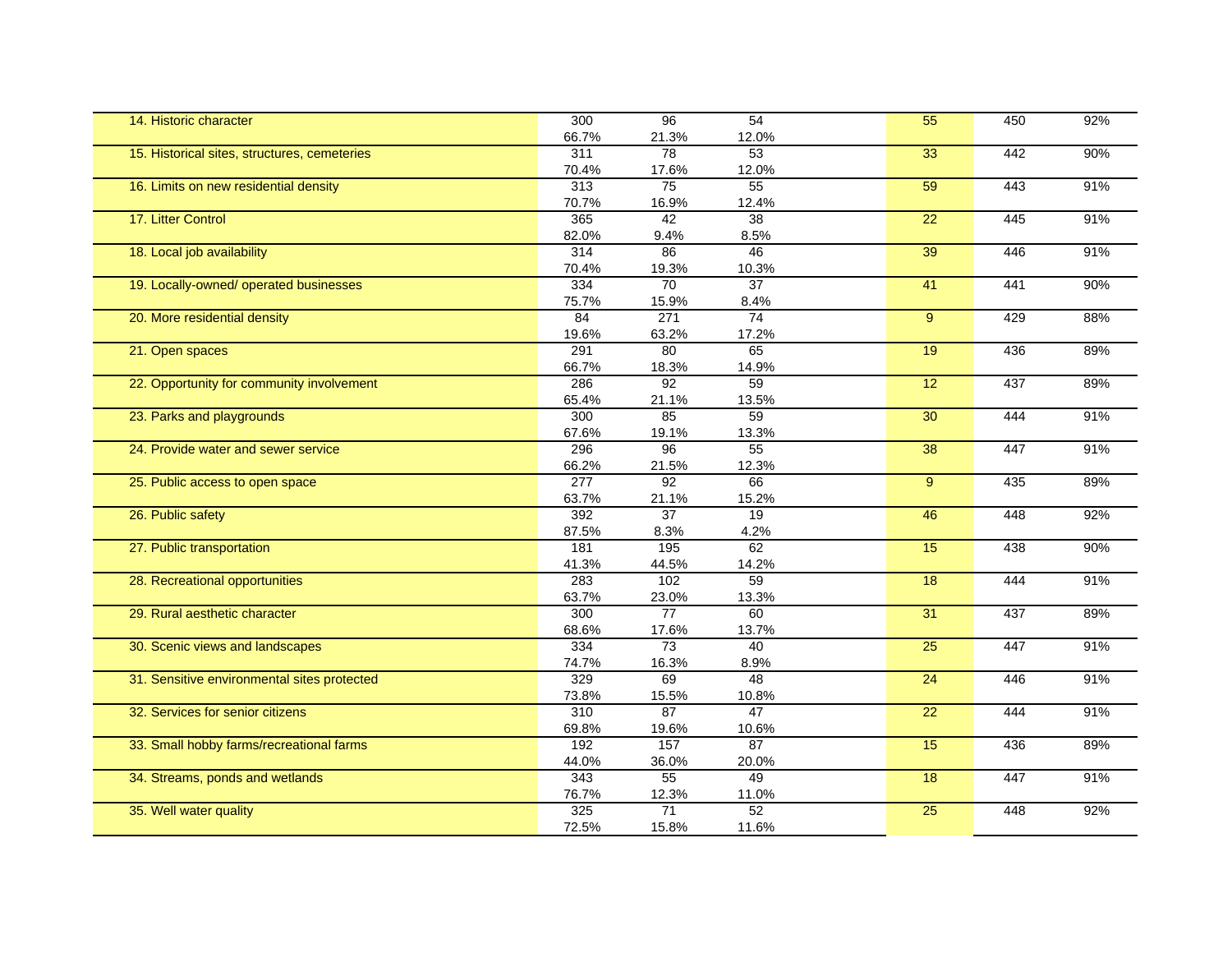| 36. Well water quantity                                                        | 295              | 81                       | 62              | 13 | 438            | 90%             |
|--------------------------------------------------------------------------------|------------------|--------------------------|-----------------|----|----------------|-----------------|
|                                                                                | 67.4%            | 18.5%                    | 14.2%           |    |                |                 |
| 37. Youth Activities                                                           | 304              | 85                       | 56              | 20 | 445            | 91%             |
|                                                                                | 68.3%            | 19.1%                    | 12.6%           |    |                |                 |
| 38. Other:                                                                     | $\overline{38}$  | 10                       | 19              | 10 | 67             | 14%             |
|                                                                                | 56.7%            | 14.9%                    | 28.4%           |    |                |                 |
| 38. Other, Text                                                                |                  |                          |                 |    | 33             | 7%              |
|                                                                                |                  |                          |                 |    |                |                 |
| 14. Many communities are looking to consolidate services between               |                  |                          |                 |    | Completed      | Percent         |
| municipalities as a cost saving measure. How do you feel about the possibility |                  |                          |                 |    | <b>Answers</b> | <b>Answered</b> |
| of consolidating services between the Town and Village?                        | Agree            | <b>Disagree</b>          | No opinion      |    | (out of 489)   | (out of 489)    |
| <b>Number of Responses</b>                                                     | 380              | $\overline{35}$          | 45              |    | 460            | 94%             |
| <b>Percent of Completed Answers</b>                                            | 82.6%            | 7.6%                     | 9.8%            |    |                |                 |
|                                                                                |                  |                          |                 |    | Completed      | Percent         |
| 14 a. If you answered "Agree" above, do agree or disagree with consolidating   |                  |                          |                 |    | <b>Answers</b> | <b>Answered</b> |
| the following services?                                                        | Agree            | <b>Disagree</b>          | No opinion      |    | (out of 489)   | (out of 489)    |
| Police                                                                         | 328              | 44                       | $\overline{14}$ |    | 386            | 79%             |
|                                                                                | 85.0%            | 11.4%                    | 3.6%            |    |                |                 |
| <b>Fire Protection</b>                                                         | 324              | $\overline{51}$          | $\overline{11}$ |    | 386            | 79%             |
|                                                                                | 83.9%            | 13.2%                    | 2.8%            |    |                |                 |
| <b>Highway Maintenance</b>                                                     | 349              | $\overline{30}$          | 10              |    | 389            | 80%             |
|                                                                                | 89.7%            | 7.7%                     | 2.6%            |    |                |                 |
| Building/Zoning code enforcement                                               | 303              | 49                       | 29              |    | 381            | 78%             |
|                                                                                | 79.5%            | 12.9%                    | 7.6%            |    |                |                 |
| <b>Planning Board activities</b>                                               | 300              | $\overline{56}$          | $\overline{30}$ |    | 386            | 79%             |
|                                                                                | 77.7%            | 14.5%                    | 7.8%            |    |                |                 |
| <b>Zoning Board of Appeals activities</b>                                      | 295              | 55                       | 31              |    | 381            | 78%             |
|                                                                                | 77.4%            |                          | 8.1%            |    |                |                 |
| <b>Government Boards</b>                                                       | $\overline{308}$ | 14.4%<br>$\overline{45}$ | 29              |    | 382            | 78%             |
|                                                                                |                  |                          |                 |    |                |                 |
|                                                                                | 80.6%            | 11.8%                    | 7.6%            |    |                |                 |
| Property tax assessment                                                        | 302              | 57                       | $\overline{23}$ |    | 382            | 78%             |
|                                                                                | 79.1%            | 14.9%                    | 6.0%<br>12      |    |                |                 |
| Other                                                                          | 40               | $\overline{3}$           |                 |    | 55             | 11%             |
|                                                                                | 72.7%            | 5.5%                     | 21.8%           |    |                |                 |
|                                                                                |                  |                          |                 |    | Completed      | Percent         |
|                                                                                |                  |                          |                 |    | <b>Answers</b> | Answered        |
| 14 b. How do you feel about more reliance on County Services?                  | <b>Rely more</b> | <b>Rely less</b>         | No opinion      |    | (out of 489)   | (out of 489)    |
| <b>Number of Responses</b>                                                     | 210              | 68                       | 166             |    | 444            | 91%             |
| <b>Percent of Completed Answers</b>                                            | 47.3%            | 15.3%                    | 37.4%           |    |                |                 |
|                                                                                |                  |                          |                 |    | Completed      | Percent         |
| 14 c. How do you feel about having a joint or separate Village/Town Municip    |                  |                          |                 |    | <b>Answers</b> | Answered        |
| Building?                                                                      | <b>Joint</b>     | Separate                 |                 |    | (out of 489)   | (out of 489)    |
| <b>Number of Responses</b>                                                     | 406              | 34                       |                 |    | 440            | 90%             |
| <b>Percent of Completed Answers</b>                                            | 92.3%            | 7.7%                     |                 |    |                |                 |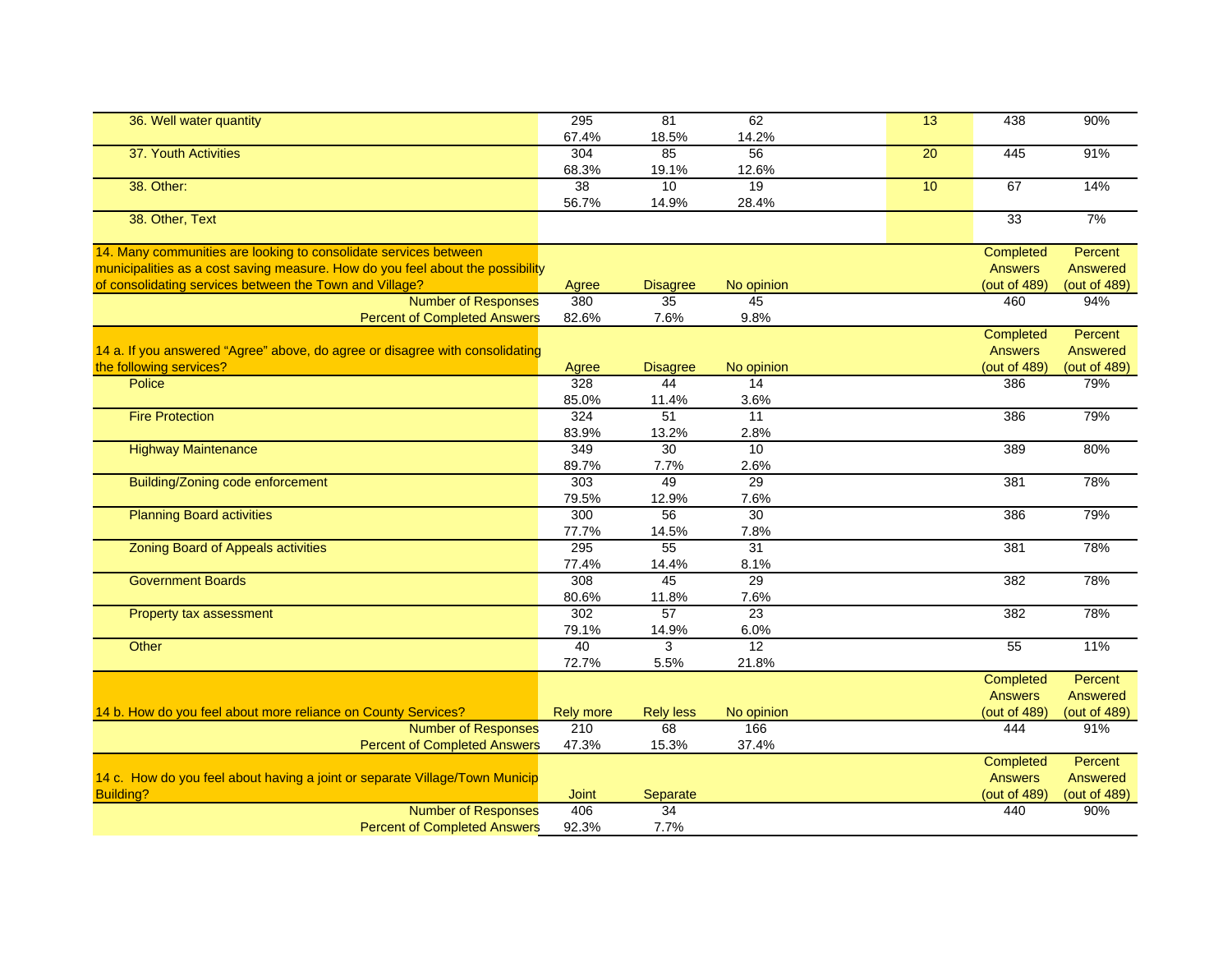|                                                                               |                  |                   |              |                |          | Completed      | Percent      |
|-------------------------------------------------------------------------------|------------------|-------------------|--------------|----------------|----------|----------------|--------------|
| 14 d. If you answered "joint" to 14c, do you feel that we should renovate the |                  |                   |              |                |          | <b>Answers</b> | Answered     |
| old, or build a new municipal building?                                       | <b>Build new</b> | Renovate old      |              |                |          | (out of 489)   | (out of 489) |
| <b>Number of Responses</b>                                                    | 91               | 309               |              |                |          | 400            | 82%          |
| <b>Percent of Completed Answers</b>                                           | 22.8%            | 77.3%             |              |                |          |                |              |
|                                                                               |                  |                   |              |                |          | Completed      | Percent      |
| 15. If you are interested in seeing more industrial development in Athens,    |                  |                   |              |                |          | <b>Answers</b> | Answered     |
| what would you like to see, and where would you locate it?                    |                  |                   |              |                |          | (out of 489)   | (out of 489) |
| 15. - (1) I am not interested in more industrial development anywhere.        | 154              |                   |              |                |          | 402            | 82%          |
|                                                                               | 38.3%            |                   |              |                |          |                |              |
| 15 - (2) I am interested in seeing the following industrial uses developed in |                  |                   |              |                |          |                |              |
| Athens:                                                                       | 248              |                   |              |                |          |                |              |
|                                                                               | 61.7%            |                   |              |                |          |                |              |
|                                                                               |                  |                   |              |                | Heavy    |                |              |
|                                                                               | Technology       | Manufacturing     | Distribution | Light industry | industry |                |              |
|                                                                               | 248              | 159               | 152          | 228            | 42       |                |              |
|                                                                               | 50.7%            | 32.5%             | 31.1%        | 46.6%          | 8.6%     |                |              |
|                                                                               |                  |                   |              |                |          | Completed      | Percent      |
| 16. Are you interested in seeing any of the following recreation uses         | <b>Strong</b>    |                   |              |                |          | <b>Answers</b> | Answered     |
| developed or expanded in Athens?                                              | interest         | Some interest     | Oppose       | No opinion     |          | (out of 489)   | (out of 489) |
| Athletic Fields (baseball, softball, soccer)                                  | 82               | 194               | 53           | 105            |          | 434            | 89%          |
|                                                                               | 18.9%            | 44.7%             | 12.2%        | 24.2%          |          |                |              |
| <b>Bike paths</b>                                                             | 125              | 179               | 57           | 74             |          | 435            | 89%          |
|                                                                               | 28.7%            | 41.1%             | 13.1%        | 17.0%          |          |                |              |
| <b>Camping areas</b>                                                          | 47               | 149               | 115          | 116            |          | 427            | 87%          |
|                                                                               | 11.0%            | 34.9%             | 26.9%        | 27.2%          |          |                |              |
| <b>Community center</b>                                                       | 156              | $\frac{175}{175}$ | 36           | 66             |          | 433            | 89%          |
|                                                                               | 36.0%            | 40.4%             | 8.3%         | 15.2%          |          |                |              |
| Cultural activities (music, theater, etc.)                                    |                  |                   |              |                |          |                |              |
|                                                                               | 169              | 156               | 41           | 69             |          | 435            | 89%          |
|                                                                               | 38.9%            | 35.9%             | 9.4%         | 15.9%          |          |                |              |
| Dog Park                                                                      | 49               | 102               | 137          | 135            |          | 423            | 87%          |
|                                                                               | 11.6%            | 24.1%             | 32.4%        | 31.9%          |          |                |              |
| Golfing                                                                       | 79               | 110               | 131          | 112            |          | 432            | 88%          |
|                                                                               | 18.3%            | 25.5%             | 30.3%        | 25.9%          |          |                |              |
| <b>Hiking trails</b>                                                          | 140              | 168               | 47           | 79             |          | 434            | 89%          |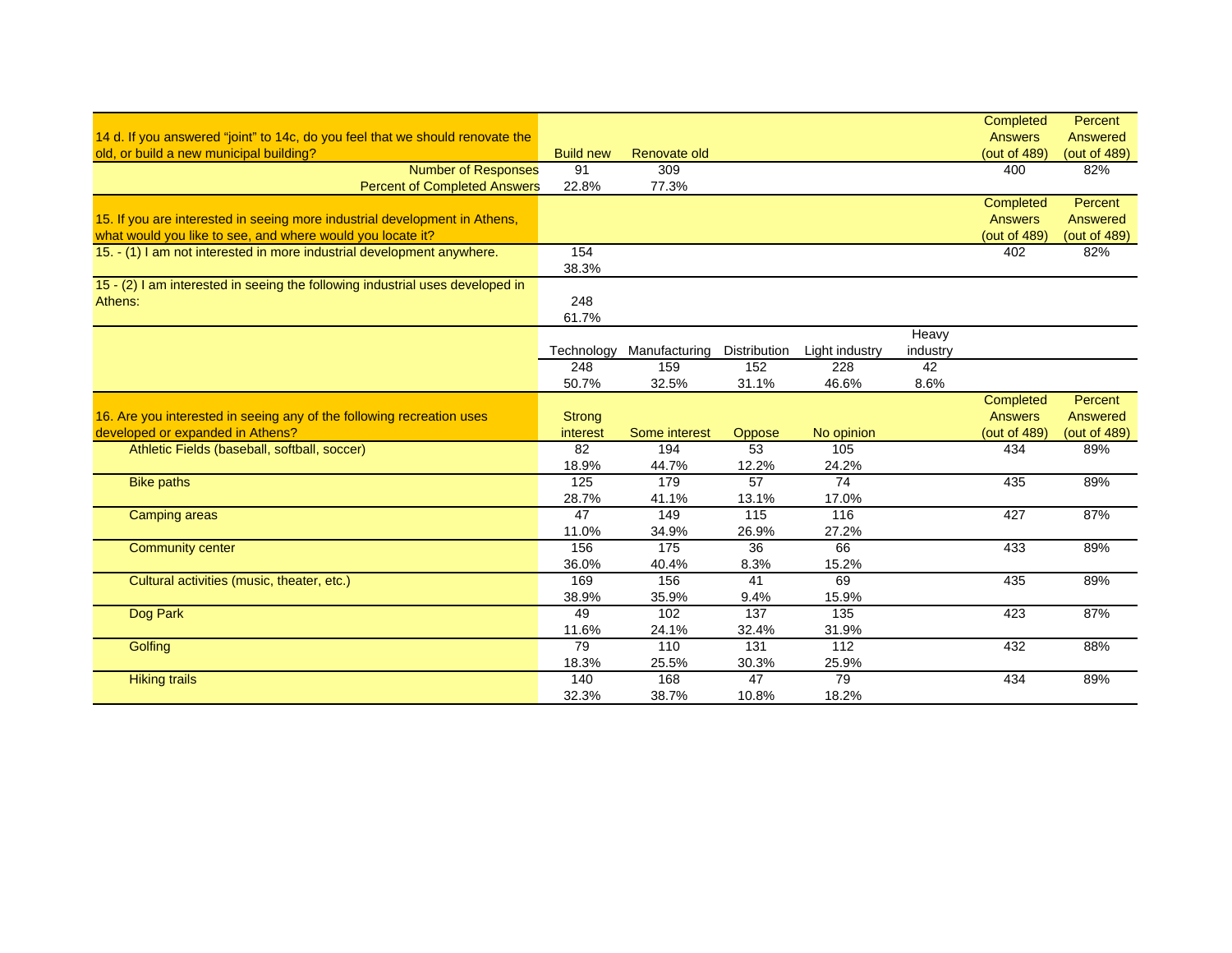| <b>Horse trails</b>                                                 | 61                 | 139       | 97              | 131             |                  | 428         | 88%      |
|---------------------------------------------------------------------|--------------------|-----------|-----------------|-----------------|------------------|-------------|----------|
|                                                                     | 14.3%              | 32.5%     | 22.7%           | 30.6%           |                  |             |          |
| Ice skating                                                         | 108                | 183       | 46              | 94              |                  | 431         | 88%      |
|                                                                     | 25.1%              | 42.5%     | 10.7%           | 21.8%           |                  |             |          |
| <b>Marina</b>                                                       | 137                | 165       | $\overline{52}$ | $\overline{78}$ |                  | 432         | 88%      |
|                                                                     | 31.7%              | 38.2%     | 12.0%           | 18.1%           |                  |             |          |
| Playgrounds with equipment                                          | 129                | 177       | 50              | $\overline{77}$ |                  | 433         | 89%      |
|                                                                     | 29.8%              | 40.9%     | 11.5%           | 17.8%           |                  |             |          |
| Public picnic areas                                                 | 138                | 159       | 55              | $\overline{81}$ |                  | 433         | 89%      |
|                                                                     | 31.9%              | 36.7%     | 12.7%           | 18.7%           |                  |             |          |
| Public swimming pool                                                | $\frac{1}{131}$    | 136       | 76              | 86              |                  | 429         | 88%      |
|                                                                     | 30.5%              | 31.7%     | 17.7%           | 20.0%           |                  |             |          |
| Senior citizen center                                               | 162                | 166       | 30              | 75              |                  | 433         | 89%      |
|                                                                     | 37.4%              | 38.3%     | 6.9%            | 17.3%           |                  |             |          |
| Snowmobiling trails                                                 | 43                 | 97        | 190             | $\overline{94}$ |                  | 424         | 87%      |
|                                                                     | 10.1%              | 22.9%     | 44.8%           | 22.2%           |                  |             |          |
| Supervised recreational activities for senior adults                | 102                | 174       | 39              | 112             |                  | 427         | 87%      |
|                                                                     | 23.9%              | 40.7%     | 9.1%            | 26.2%           |                  |             |          |
| <b>Teen center</b>                                                  | 135                | 164       | 43              | 97              |                  | 439         | 90%      |
|                                                                     | 30.8%              | 37.4%     | 9.8%            | 22.1%           |                  |             |          |
| <b>Tennis courts</b>                                                | 73                 | 149       | 75              | 125             |                  | 422         | 86%      |
|                                                                     | 17.3%              | 35.3%     | 17.8%           | 29.6%           |                  |             |          |
| Walking/running path                                                | 161                | 156       | 49              | 66              |                  | 432         | 88%      |
|                                                                     | 37.3%              | 36.1%     | 11.3%           | 15.3%           |                  |             |          |
| Other                                                               | 20                 | 10        | 11              | 18              |                  | 59          | 12%      |
|                                                                     | 33.9%              | 16.9%     | 18.6%           | 30.5%           |                  |             |          |
|                                                                     |                    |           |                 |                 | Prefered         | Prefered    | Prefered |
| 17. Which of the following economic/commercial businesses would you |                    |           |                 |                 | Location         | Location    | Location |
| personally support?                                                 | <b>Strong need</b> | Some need | No need         | No opinion      | Village          | <b>Town</b> | Route 9W |
| Additional Restaurants (no drive through)                           | 134                | 193       | $\overline{70}$ | 27              | $\frac{175}{2}$  | 94          | 97       |
|                                                                     | 31.6%              | 45.5%     | 16.5%           | 6.4%            | 35.8%            | 19.2%       | 19.8%    |
| Additional Restaurants (with drive through)                         | 34                 | 96        | 250             | 36              | 29               | 34          | 86       |
|                                                                     | 8.2%               | 23.1%     | 60.1%           | 8.7%            | 5.9%             | 7.0%        | 17.6%    |
| <b>Antique Shop</b>                                                 | 55                 | 140       | 153             | 76              | $\overline{142}$ | 44          | 30       |
|                                                                     | 13.0%              | 33.0%     | 36.1%           | 17.9%           | 29.0%            | 9.0%        | 6.1%     |
| <b>Appliance/Electronics Store</b>                                  | 50                 | 156       | 150             | 56              | 58               | 44          | 68       |
|                                                                     | 12.1%              | 37.9%     | 36.4%           | 13.6%           | 11.9%            | 9.0%        | 13.9%    |
| <b>Bakery</b>                                                       | 168                | 187       | 47              | 29              | 197              | 49          | 36       |
|                                                                     | 39.0%              | 43.4%     | 10.9%           | 6.7%            | 40.3%            | 10.0%       | 7.4%     |
| <b>Book Store</b>                                                   | $\frac{115}{115}$  | 152       | 93              | 46              | $\overline{142}$ | 49          | 28       |
|                                                                     | 28.3%              | 37.4%     | 22.9%           | 11.3%           | 29.0%            | 10.0%       | 5.7%     |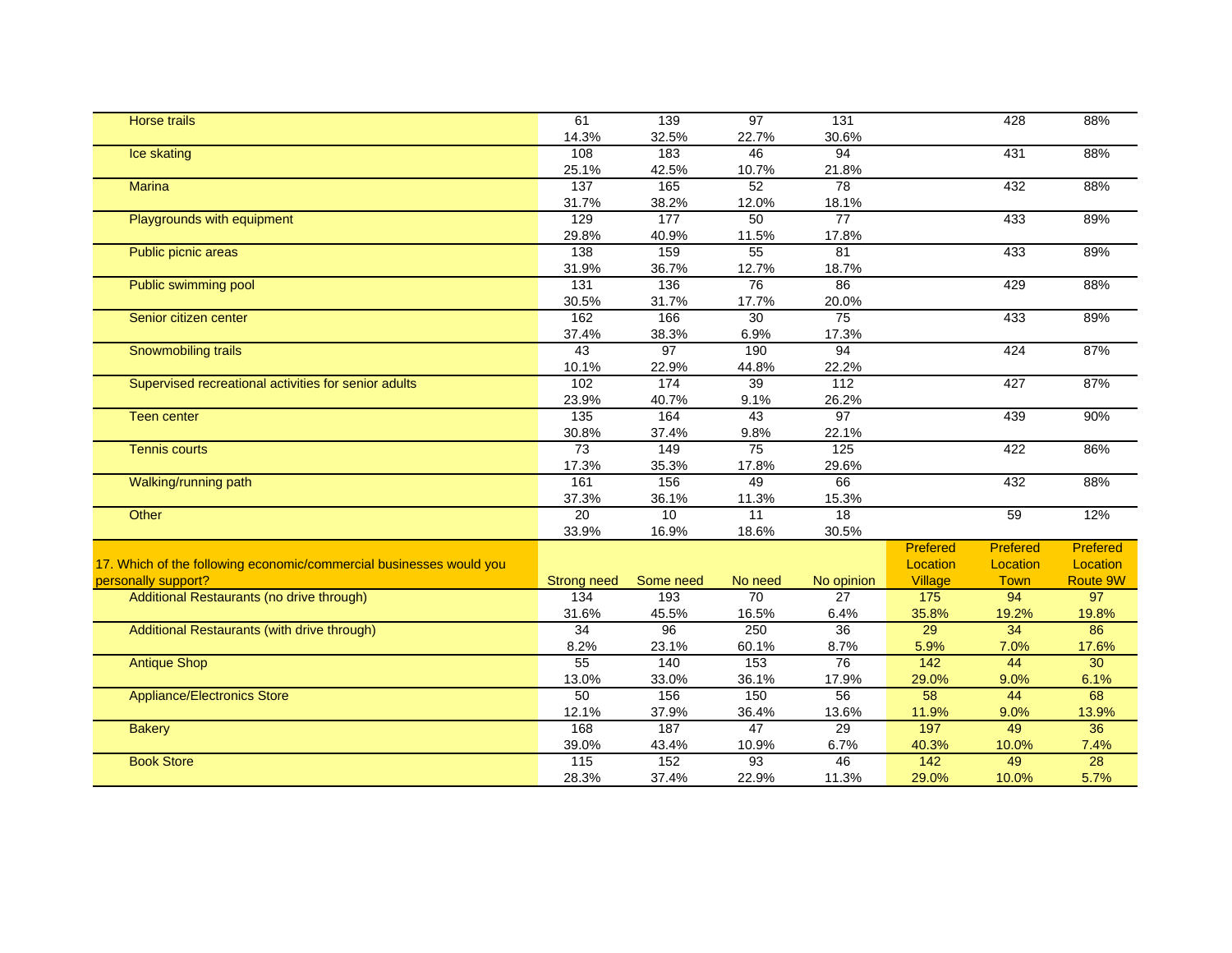| <b>Bowling Alley</b>            | $\overline{41}$ | 87                | $\overline{214}$ | 66              | 34               | 35             | 52             |
|---------------------------------|-----------------|-------------------|------------------|-----------------|------------------|----------------|----------------|
|                                 | 10.0%           | 21.3%             | 52.5%            | 16.2%           | 7.0%             | 7.2%           | 10.6%          |
| <b>Clothing Stores</b>          | 116             | 139               | 119              | 46              | 101              | 59             | 64             |
|                                 | 27.6%           | 33.1%             | 28.3%            | 11.0%           | 20.7%            | 12.1%          | 13.1%          |
| <b>Convenience Store</b>        | 98              | 145               | 146              | 24              | 104              | 67             | 43             |
|                                 | 23.7%           | 35.1%             | 35.4%            | 5.8%            | 21.3%            | 13.7%          | 8.8%           |
| Day Spa                         | 35              | 92                | 212              | 67              | 54               | 45             | 27             |
|                                 | 8.6%            | 22.7%             | 52.2%            | 16.5%           | 11.0%            | 9.2%           | 5.5%           |
| <b>Drug Store</b>               | 164             | 168               | 74               | 23              | 157              | 55             | 50             |
|                                 | 38.2%           | 39.2%             | 17.2%            | 5.4%            | 32.1%            | 11.2%          | 10.2%          |
| <b>Dry Cleaner</b>              | 66              | 144               | $\frac{1}{43}$   | 50              | 89               | 45             | 38             |
|                                 | 16.4%           | 35.7%             | 35.5%            | 12.4%           | 18.2%            | 9.2%           | 7.8%           |
| <b>Fabric/Craft Store</b>       | 65              | 127               | 160              | 60              | 69               | 48             | 42             |
|                                 | 15.8%           | 30.8%             | 38.8%            | 14.6%           | 14.1%            | 9.8%           | 8.6%           |
| <b>Garden Center/Nursery</b>    | 86              | 168               | 123              | 45              | 40               | 96             | 73             |
|                                 | 20.4%           | 39.8%             | 29.1%            | 10.7%           | 8.2%             | 19.6%          | 14.9%          |
| <b>Grocery store</b>            | 222             | 132               | 63               | 15              | $\overline{133}$ | 84             | 88             |
|                                 | 51.4%           | 30.6%             | 14.6%            | 3.5%            | 27.2%            | 17.2%          | 18.0%          |
| <b>Health Food Store</b>        | 62              | 120               | 170              | 60              | 84               | 49             | 34             |
|                                 | 15.0%           | 29.1%             | 41.3%            | 14.6%           | 17.2%            | 10.0%          | 7.0%           |
| <b>Home Improvement Center</b>  | 53              | 68                | 266              | $\overline{30}$ | 13               | 30             | 45             |
|                                 | 12.7%           | 16.3%             | 63.8%            | 7.2%            | 2.7%             | 6.1%           | 9.2%           |
| Industrial development          | 80              | 128               | 168              | 34              | 12               | 67             | 104            |
|                                 | 19.5%           | 31.2%             | 41.0%            | 8.3%            | 2.5%             | 13.7%          | 21.3%          |
| Large Scale/Big Box Store       | 43              | 63                | 266              | 42              | $6\phantom{a}$   | 26             | 64             |
|                                 | 10.4%           | 15.2%             | 64.3%            | 10.1%           | 1.2%             | 5.3%           | 13.1%          |
| Mall style business development | 64              | 77                | 242              | 31              | 15               | 36             | 74             |
|                                 | 15.5%           | 18.6%             | 58.5%            | 7.5%            | 3.1%             | 7.4%           | 15.1%          |
| <b>Medical/Dental Offices</b>   | 144             | 189               | 62               | $\overline{32}$ | $\overline{143}$ | $\frac{10}{3}$ | 47             |
|                                 | 33.7%           | 44.3%             | 14.5%            | 7.5%            | 29.2%            | 21.1%          | 9.6%           |
| Mini-Storage Units              | 19              | 60                | 275              | 54              | 15               | 30             | 44             |
|                                 | 4.7%            | 14.7%             | 67.4%            | 13.2%           | 3.1%             | 6.1%           | 9.0%           |
| <b>Movie Theater</b>            | 86              | 120               | $\frac{1}{172}$  | 43              | $\overline{75}$  | 52             | 48             |
|                                 | 20.4%           | 28.5%             | 40.9%            | 10.2%           | 15.3%            | 10.6%          | 9.8%           |
| <b>Music Store</b>              | 33              | 100               | 207              | 63              | 49               | 40             | 27             |
|                                 | 8.2%            | 24.8%             | 51.4%            | 15.6%           | 10.0%            | 8.2%           | 5.5%           |
| Plaza style businesses          | 59              | $\frac{115}{115}$ | 178              | 55              | 33               | 48             | 80             |
|                                 | 14.5%           | 28.3%             | 43.7%            | 13.5%           | 6.7%             | 9.8%           | 16.4%          |
| <b>Sporting Goods Store</b>     | 40              | 135               | 180              | 52              | 36               | 49             | 60             |
|                                 | 9.8%            | 33.2%             | 44.2%            | 12.8%           | 7.4%             | 10.0%          | 12.3%          |
| Other                           | 16              | 6                 | 8                | 10              | 15               | $\overline{7}$ | $\overline{2}$ |
|                                 | 40.0%           | 15.0%             | 20.0%            | 25.0%           | 3.1%             | 1.4%           | 0.4%           |